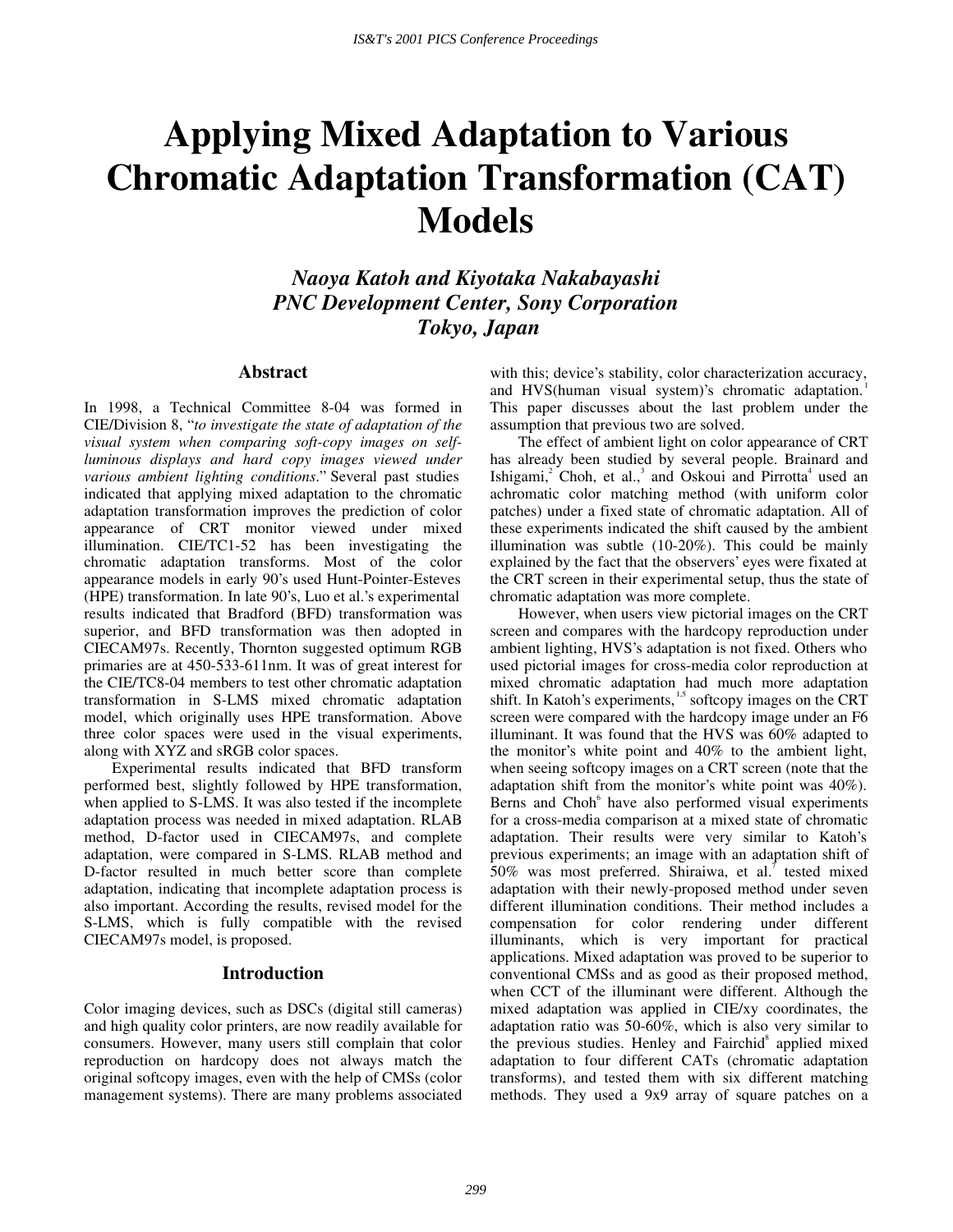white background. The incorporation of a mixed adaptation has improved the results in all conditions over the single adaptation (though the ratio was not specified in the paper). Its effectiveness was most notable at the simultaneous comparison, which is similar to others' experimental settings. For the simultaneous cross-media comparisons, since ones' eyes are not fixated, it could be assumed that the HVS is more affected by the ambient illumination than achromatic experiments that assumes fixated state of chromatic adaptation.

In 1998, a Technical Committee 8-04 was formed in CIE/Division 8 (Image Technology), "to investigate the state of adaptation of the visual system when comparing soft-copy images on self-luminous displays and hard copy images viewed under various ambient lighting conditions." http://www.colour.org/tc8-04/

 On the other hand, CIE/TC1-52 has been investigating the chromatic adaptation transforms. Most of the color appearance models ${}^{3}_{211}$  until early 90's used Hunt-Pointer-Esteves (HPE) transformation. In late 90's, Luo et al.'s experimental results indicated that Bradford (BFD) transformation was superior, $12$  and BFD transformation was then adopted in  $CIECAM97s.<sup>13</sup>$  This was developed by CIE/TC1-34 from combined efforts from all the CAM (color appearance model) proposals such as Hunt,<sup>9</sup> Nayatani, $^{10}$  RLAB, $^{11}$  LLAB, $^{12}$  etc.). Very recently, CIE/TC1-34 has submitted a report on "A Revision of CIECAM97s for Practical Applications." 14 In this report, the performance of the various chromatic adaptation transformation matrices was discussed. In CIECAM97s, BFD matrix with adaptation-level-dependent exponential non-linearity was used, which caused a problem for practical applications, as this calculation made CIECAM97s not invertable. Therefore, many of the current CMSs or color management applications are using so-called linear Bradford, which is simply using Bradford matrix without non-linear calculation.

 It was of a great interest for the CIE/TC8-04 members to test other chromatic adaptation transformation in S-LMS mixed chromatic adaptation model,<sup>1</sup> which originally uses HPE transformation. The S-LMS is simply a chromatic adaptation model, which incorporates "mixed adaptation," and does not describe perceptual correlates as CAMs do. Most of CAMs can be separated into; 1) chromatic adaptation, 2) perceptual correlates, and 3) color differences. However, it should be noted that only the chromatic adaptation part of the CAMs is necessary for color matching for the cross-media reproduction that are viewed under "same" viewing conditions. (When one has to perform gamut mapping, the perceptual correlates and the color difference will be needed.)

 S-LMS original model (primarily proposed in 1994) used HPE matrix for CAT, and Fairchild's (RLAB) model for incomplete adaptation. On the other hand, CIECAM97s used BFD matrix (with a non-linear calculation) for CAT, and D-factor for degree of adaptation (incomplete adaptation). Therefore, in this experiment, it was tested if S-LMS could be improved by applying CIE's recommendations on CAT and/or incomplete adaptation, or in other words, it was tested if incorporation of mixed adaptation to the CIECAM97s model is effective.

#### **Original S-LMS Model (1998)**

This section describes original S-LMS model proposed by Katoh<sup>1</sup> which are now under consideration in CIE/TC8-04. Chromatic adaptation modeling used in this model essentially consists of two stages, similar to the von Kries adaptation model; 1) transformation from tristimulus values to HVS's cone signals, and 2) compensation for chromatic adaptation. However, the reference white point to which the HVS adapts was investigated further.

First, tristimulus values are transformed into the HVS's cone signals. The Hunt-Pointer-Estevez transformation matrix normalized to an equi-energy illuminant is used.

$$
\begin{bmatrix} L_{(CRT)} \ M_{(CRT)} \ S_{(CRT)} \end{bmatrix} = \begin{bmatrix} 0.3897 & 0.6890 & -0.0787 \ -0.2298 & 1.1834 & 0.0464 \ 0.0 & 0.0 & 1.0000 \end{bmatrix} \begin{bmatrix} X_{(CRT)} \ Y_{(CRT)} \ Z_{(CRT)} \end{bmatrix} (1)
$$

Then, compensation is made for the change in adaptation according to the surroundings. The HVS changes its cone sensitivity of each channel to get an image whitebalanced as in color video cameras. Basically, the simple von Kries adaptation model is used, in which the signals of each channel are divided by the reference white's signals. There are two steps for the calculation of the adaptation white point; i.e., a) incomplete adaptation, and b) mixed adaptation.

#### a) **Incomplete Adaptation**

 The first step in the adaptation point calculation is the compensation for the incomplete chromatic adaptation of the HVS for the self-luminous displays. Even if the monitor is placed in a totally dark room, the HVS's adaptation to a CRT monitor's white point will not be complete. Adaptation becomes less complete as the chromaticity of the adapting stimulus deviates from the illuminant E, and as the luminance of the adapting stimulus decreases. The incomplete adaptation point can be expressed as below.  $p_{\mu}$ ,  $p_w$ ,  $p_s$  are the chromatic adaptation factors for the illuminant E used in Hunt's color appearance model.<sup>9</sup>

$$
L_{n(CRT)} = L_{n(CRT)} / p_L
$$
  
\n
$$
M_{n(CRT)} = M_{n(CRT)} / p_M
$$
\n(2)  
\n
$$
S_{n(CRT)} = S_{n(CRT)} / p_S
$$
  
\n
$$
p_L = \left(1 + Y_{n(CRT)}^{1\beta} + l_E\right) / \left(1 + Y_{n(CRT)}^{1\beta} + 1/l_E\right)
$$
  
\n
$$
p_M = \left(1 + Y_{n(CRT)}^{1\beta} + m_E\right) / \left(1 + Y_{n(CRT)}^{1\beta} + 1/m_E\right)
$$
\n(3)  
\n
$$
p_S = \left(1 + Y_{n(CRT)}^{1\beta} + s_E\right) / \left(1 + Y_{n(CRT)}^{1\beta} + 1/s_E\right)
$$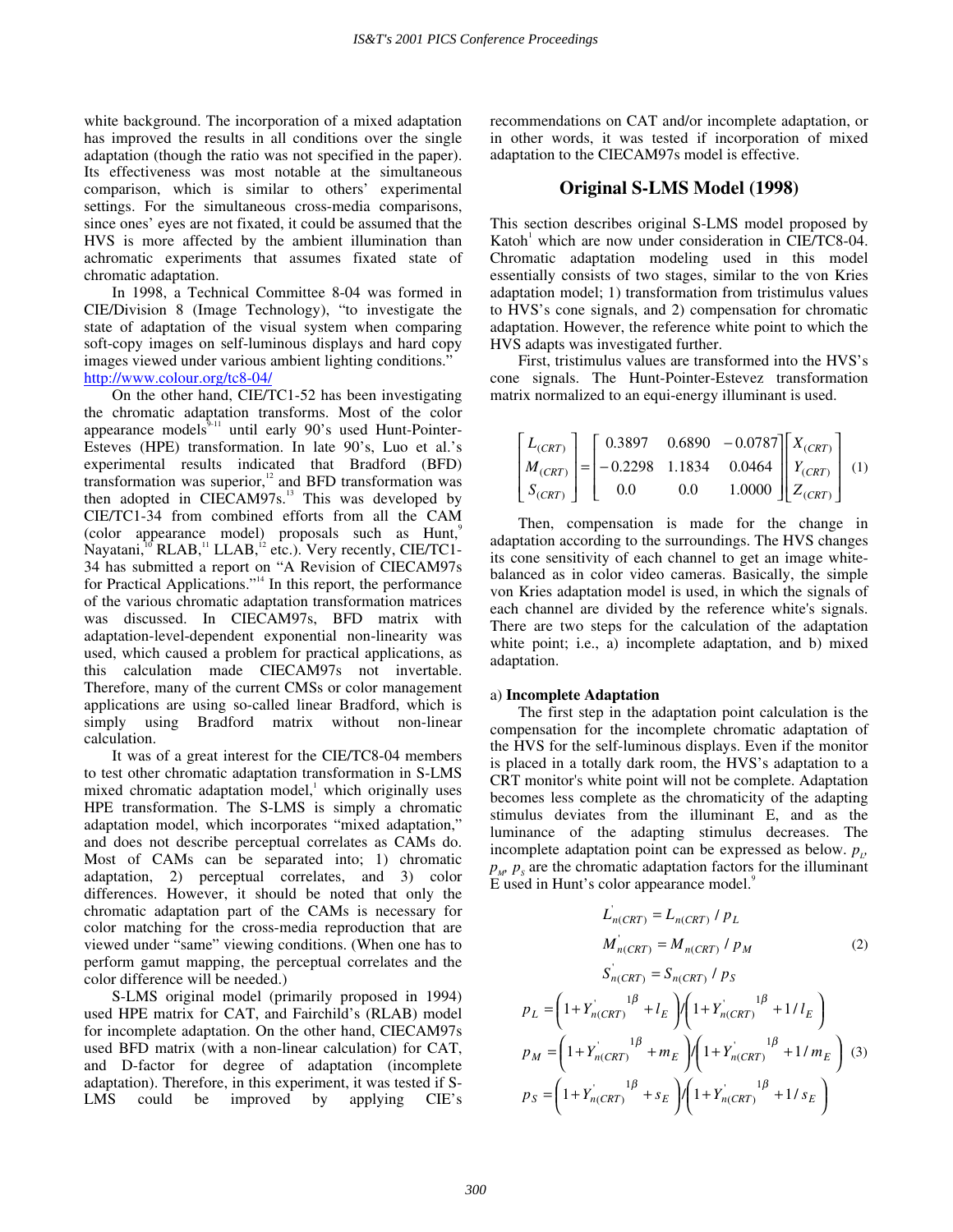$$
l_E = 3 \cdot L_{n(CRT)} / (L_{n(CRT)} + M_{n(CRT)} + S_{n(CRT)})
$$
  
\n
$$
m_E = 3 \cdot M_{n(CRT)} / (L_{n(CRT)} + M_{n(CRT)} + S_{n(CRT)})
$$
\n
$$
s_E = 3 \cdot S_{n(CRT)} / (L_{n(CRT)} + M_{n(CRT)} + S_{n(CRT)})
$$
\n(4)

#### b) **Mixed Adaptation**

 The next step is the compensation for mixed chromatic adaptation. In a typical office setting, softcopy images are rarely seen under dark conditions. The room is normally illuminated with fluorescent lighting having a CCT around 4,000-5,000K. The CCT of the widely-used computer graphic monitor's white point is much higher than this lighting, usually around 9300K. In cases where both white points are different, it was hypothesized that the HVS is partially adapted to the monitor's white point and rest to the ambient light's white point. Therefore, the adapting stimulus for the HVS for softcopy images can be expressed as the inter-mediate point of the two as shown in the equations below.  $R_{\text{adv}}$  is the adaptation ratio to the monitor's white point,  $Y_{n(CRT)}$  is the absolute luminance of the monitor's white point, and *Yn(Ambient)* is the absolute luminance of the ambient light.

$$
L_{n(CRT)}^{n} = R_{adp} \cdot \left( \frac{Y_{n(CRT)}^{'}Y_{adp}}{Y_{adp}} \right)^{1/3} \cdot L_{n(CRT)} + (1 - R_{adp}) \cdot \left( \frac{Y_{(Ambient)}}{Y_{adp}} \right)^{1/3} \cdot L_{(Ambient)}
$$
\n
$$
M_{n(CRT)}^{n} = R_{adp} \cdot \left( \frac{Y_{n(CRT)}^{'}Y_{adp}}{Y_{adp}} \right)^{1/3} \cdot M_{n(CRT)}^{'} + (1 - R_{adp}) \cdot \left( \frac{Y_{(Ambient)}}{Y_{adp}} \right)^{1/3} \cdot M_{(Ambient)}
$$
\n
$$
S_{n(CRT)}^{n} = R_{adp} \cdot \left( \frac{Y_{n(CRT)}^{'}Y_{adp}}{Y_{adp}} \right)^{1/3} \cdot S_{n(CRT)}^{'} + (1 - R_{adp}) \cdot \left( \frac{Y_{(Ambient)}}{Y_{adp}} \right)^{1/3} \cdot S_{(Ambient)}
$$
\nwhere  $Y_{adp} = \left\{ R_{adp} \cdot Y_{n(CRT)}^{1/3} + (1 - R_{adp}) \cdot Y_{(Ambient)}^{1/3} \right\}$ 

The weighting factors:  $(Y_{n(CRT}/Y_{\text{adp}})^{1/3}, (Y_{n(Ambient}/Y_{\text{adp}})^{1/3})$  in equation (5) were introduced to correspond to the absolute luminance difference. When the luminance of the CRT:  $Y_{n(CRT)}$  equals the ambient luminance:  $Y_{n(Ambient)}$ , equation (5) is reduced to the equation.

$$
L_{n(CRT)}^n = R_{adp} \cdot L_{n(CRT)} + (1 - R_{adp}) \cdot L_{(Ambient)}
$$
  
\n
$$
M_{n(CRT)}^n = R_{adp} \cdot M_{n(CRT)} + (1 - R_{adp}) \cdot M_{(Ambient)}
$$
  
\n
$$
S_{n(CRT)}^n = R_{adp} \cdot S_{n(CRT)} + (1 - R_{adp}) \cdot S_{(Ambient)}
$$
  
\n(6)

When the ratio equals 1.0, the HVS is assumed to be completely adapted to the monitor's white point and none to the ambient light. This case is conceptually close to CIELAB matching, which incorporates complete white point adaptation in CIEXYZ coordinates. Conversely, when the ratio is 0.0, the HVS is assumed to be totally adapted to the ambient light and none to the monitor's white. This case is conceptually close to CIEXYZ matching, which is merely colorimetric match without white point adaptation. These two extreme cases assume that the HVS is at single-state chromatic adaptation. Most past studies indicated that adaptation ratio is 50-60%. This result could be verified by the Fairchild and Reniff's experiments on the time course of chromatic adaptation.15 They found that the chromatic mechanisms were very rapid. According to their result, the HVS's adaptation reaches 60% very quickly in a few seconds, although it takes almost two minutes to reach 100% adaptation. Therefore, 60% is chosen for *Radp* in the S-LMS model.



*Figure 1. Time Course of Chromatic Adaptation [Fairchild]* 

With the newly-defined white points for the softcopy images, the von Kries chromatic adaptation model is applied. Thus, the viewing-condition independent index: S-LMS can be expressed as below.

$$
L_S = L_{(CRT)} / L_{n(CRT)}^n
$$
  
\n
$$
M_S = M_{(CRT)} / M_{n(CRT)}^n
$$
\n
$$
S_S = S_{(CRT)} / S_{n(CRT)}^n
$$
\n(7)

For the hardcopy reproduction, the simple von Kries chromatic adaptation without incomplete adaptation and mixed adaptation is used. Here, the media white (or "paper white") is chosen as the reference white, because the eye tends to adapt according to the perceived whitest point of the scene. It should be noted, however, that reference white must be carefully chosen when paper white is not white enough.

$$
L_S = L_{(Pr\text{int})} / L_{n(Pr\text{int})}
$$
  
\n
$$
M_S = M_{(Pr\text{int})} / M_{n(Pr\text{int})}
$$
\n(8)  
\n
$$
S_S = S_{(Pr\text{int})} / S_{n(Pr\text{int})}
$$

### **Chromatic Adaptation Transformation (CAT) Matrices**

Chromatic adaptation transform matrices listed below are compared in the experiment. HPE and BFD transforms are the ones that are used in CAMs, and has already been explained in earlier section. Recently, Thornton suggested optimum RGB primaries are at  $450-533-611$ nm.<sup>16</sup> These three chromatic adaptation matrices were used in the visual experiments, along with XYZ and sRGB color spaces.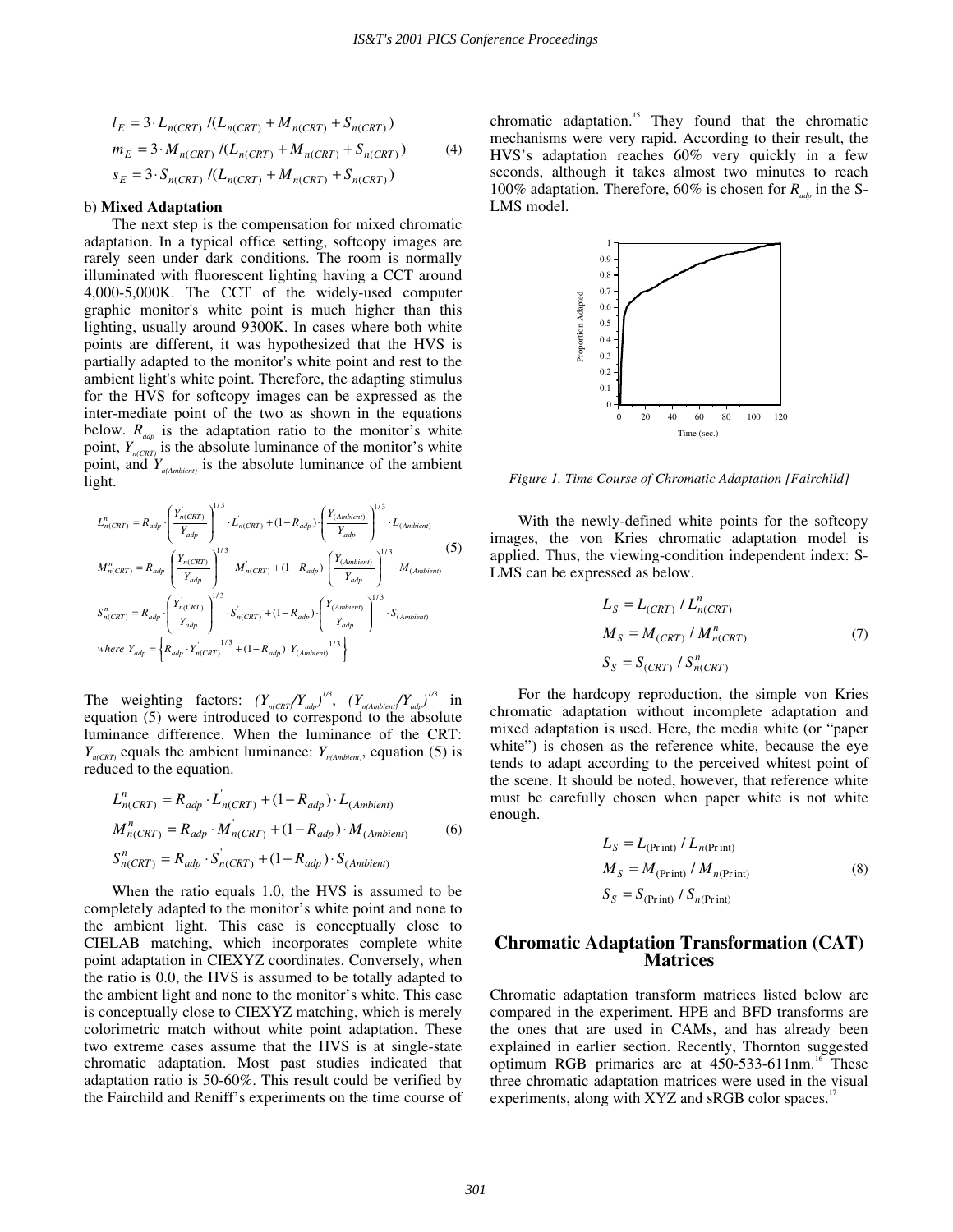BFD (Bradford) transform

$$
\begin{bmatrix} L \\ M \\ S \end{bmatrix} = \begin{bmatrix} 0.8951 & 0.2664 & -0.1614 \\ -0.7502 & 1.7135 & 0.0367 \\ 0.0389 & -0.0685 & 1.0296 \end{bmatrix} \begin{bmatrix} X \\ Y \\ Z \end{bmatrix}
$$
(9)

HPE (Hunt-Pointer-Esteves) transform

$$
\begin{bmatrix} L \\ M \\ S \end{bmatrix} = \begin{bmatrix} 0.3897 & 0.6890 & -0.0787 \\ -0.2298 & 1.1834 & 0.0464 \\ 0.0 & 0.0 & 1.0000 \end{bmatrix} \begin{bmatrix} X \\ Y \\ Z \end{bmatrix}
$$
(10)

Thornton's Optimal Primaries

$$
\begin{bmatrix} L \\ M \\ S \end{bmatrix} = \begin{bmatrix} 1.8818 & -0.4094 & 0.3482 \\ -0.8130 & 1.6431 & 0.1190 \\ 0.0198 & -0.0405 & 0.9382 \end{bmatrix} \begin{bmatrix} X \\ Y \\ Z \end{bmatrix}
$$
(11)

sRGB Primaries

$$
\begin{bmatrix} L \\ M \\ S \end{bmatrix} = \begin{bmatrix} 3.2406 & -1.5372 & 0.4986 \\ -0.9689 & 1.8758 & 0.0415 \\ 0.0557 & -0.2040 & 1.0570 \end{bmatrix} \begin{bmatrix} X \\ Y \\ Z \end{bmatrix}
$$
(12)

As mentioned earlier, CIE/TC1-34 has recently published the report for CIECAM97s revision and proposed yet another CAT matrix. However, this matrix was not used in the experiment, since it was not available when the experiment was performed.

CIE's revised model

$$
\begin{bmatrix} L \\ M \\ S \end{bmatrix} = \begin{bmatrix} 0.8562 & 0.3372 & -0.1934 \\ -0.8360 & 1.8324 & 0.0033 \\ 0.0357 & -0.0469 & 1.0112 \end{bmatrix} \begin{bmatrix} X \\ Y \\ Z \end{bmatrix}
$$
(13)

The matrix is very close to the BFD matrix, as shown in figure 2. This was derived as to be most compatible with current CIECAM97s. Therefore, we believe that this would produce very similar results to BFD, as we are dealing with much larger differences in our experiments.



*Figure 2. Cone Responses of HPE, BFD and revised CIE* 

## **Incomplete Adaptation Methods**

It was also tested if the incomplete adaptation process was needed in the mixed adaptation model. Fairchild's method (used in RLAB), D-factor (used in CIECAM97s) and complete adaptation (i.e. no incomplete adaptation) were compared in the experiment.

 In CIECAM97s, D-factor is used for the incomplete adaptation compensation. D-factor was originally proposed in LLAB model by Luo et al.<sup>12</sup> It is expressed as below (notation has been changed to S-LMS notation);

$$
L_{n(CRT)} = D\left[D\left(\frac{1}{L_{n(CRT)}}\right) + 1 - D\right] \cdot L_{(CRT)} = \frac{L_{(CRT)}}{1 \cdot D + L_{n(CRT)} (1 - D)}
$$
\n
$$
M_{n(CRT)} = D\left[D\left(\frac{1}{M_{n(CRT)}}\right) + 1 - D\right] \cdot M_{(CRT)} = \frac{M_{(CRT)}}{1 \cdot D + M_{n(CRT)} (1 - D)}
$$
\n
$$
S_{n(CRT)} = D\left[D\left(\frac{1}{S_{n(CRT)}}\right) + 1 - D\right] \cdot S_{(CRT)} = \frac{S_{(CRT)}}{1 \cdot D + S_{n(CRT)} (1 - D)}
$$
\n
$$
p = (S_{(CRT)} / 1.0)^{0.0834}
$$
\n
$$
D = F - F / [1 + 2(Y_{n}^{1/4}) + (Y_{n}^{2}) / 300]
$$
\n(14)

 $Y_A$  is the luminance of the adapting field, and *F* is a factor degree of adaptation (1.0 for average surround). And if we see the denominator in equation (14), which describes the HVS's adaptation point, incomplete adaptation point can be described as below with mathematical transformations.

$$
L'_{n(CRT)} = L_{n(CRT)} / d_L
$$
  
\n
$$
M'_{n(CRT)} = M_{n(CRT)} / d_M
$$
  
\n
$$
S'_{n(CRT)} = S_{n(CRT)} / P / d_S
$$
  
\nwhere  $p = (S_{n(CRT)} / 1.0)^{0.0834}$   
\n
$$
d_L = D + L_{n(CRT)} (1 - D)
$$

$$
a_L = D + L_{n(CRT)} (1 - D)
$$
  
\n
$$
d_M = D + M_{n(CRT)} (1 - D)
$$
  
\n
$$
d_S = D + S_{n(CRT)} \Big|^{p} (1 - D)
$$
  
\n
$$
D = F \cdot \Big\{1 - 1/\Big[1 + 2(Y_A^{1/4}) + (Y_A^2)/300\Big]\Big\}
$$
 (16)

As in Fairchild incomplete adaptation model used in S-LMS, adaptation becomes more complete as luminance increases. When *D* becomes zero, HVS is assumed to be adapted to illuminant E.

#### **Experimental**

The visual experiment was performed to find the best CAT matrix, and to find the best incomplete adaptation method. Seven different cases were considered. Five different CAT matrices described above (XYZ, BFD, HPE, Optimal, sRGB) were applied in S-LMS with RLAB incomplete adaptation method. In addition, two cases with a different incomplete adaptation with BFD matrix were tested. First,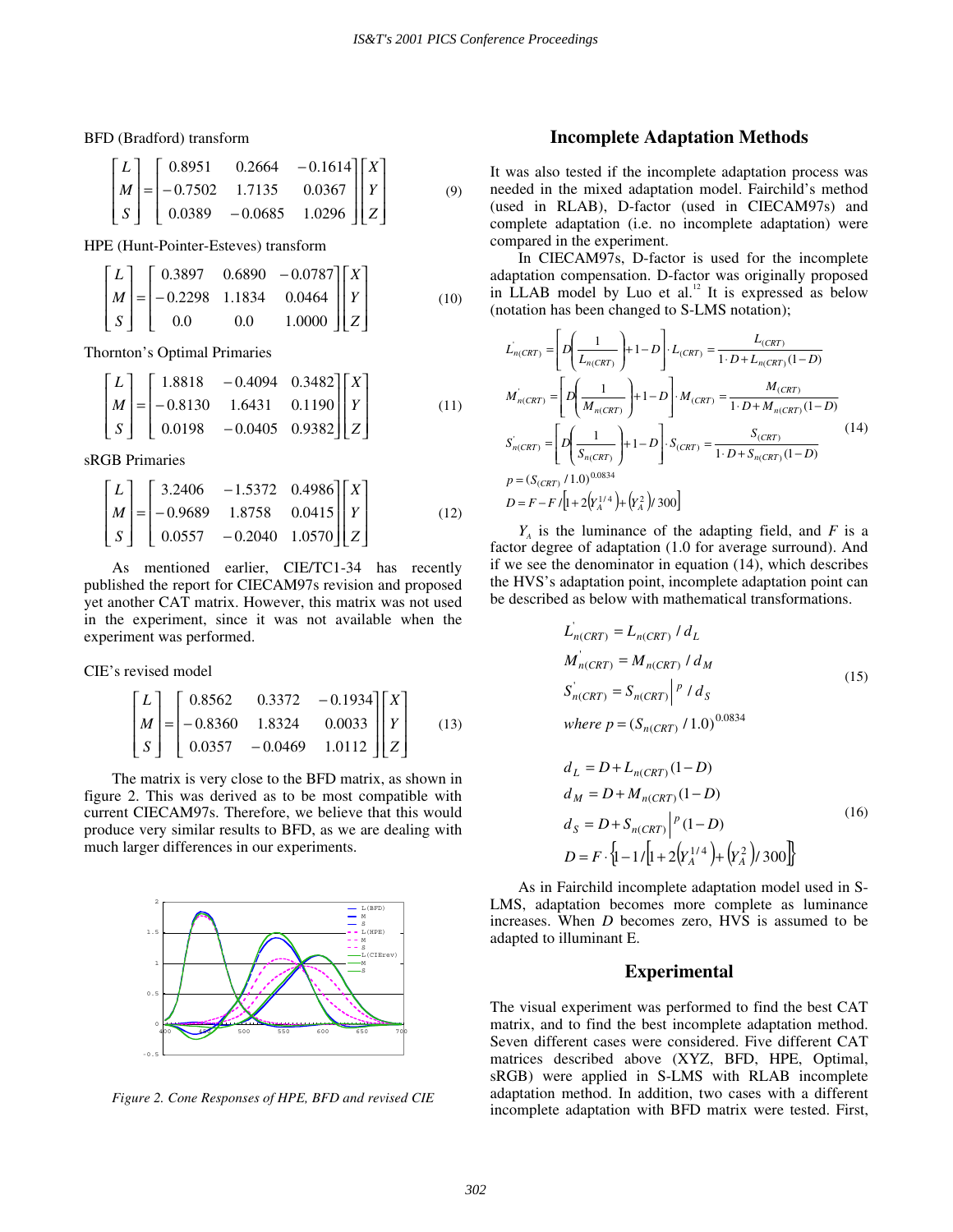D-factor was applied in place of RLAB method. In this case, non-linearity for blue was also used, since this would be identical to "applying a mixed adaptation to CIECAM97s." For the last case, incomplete adaptation process was deleted. In all cases, mixed adaptation and incomplete adaptation process were applied only to softcopy side and not on hardcopy side.

 Experimental procedures used in the experiments followed the guideline provided by the CIE/TC8-04 at; http://www.colour.org/tc8-04/Experiment\_guideline.html

Three images were used; party, portrait and picnic. Party and portrait are images of a lady shot indoor with grayish background, and picnic was an image of three ladies shot outdoor under blue sky. These images are also provided at;

# http://www.colour.org/tc8-04/test\_images/Sony/

 Sony GDM-2000TC was used for displaying softcopy images. The GOGO model<sup>18</sup> which is an extension to  $CIE122<sup>19</sup>$  was used for the colorimetric characterization, and its accuracy was  $\Delta E^*$ ab = 0.92 ± 0.13 (as average color difference  $\pm$  standard deviation). Monitor's white point was set to CCT of  $9,350K$  and luminance of 81.1 cd/m<sup>2</sup>. The inkjet printer: Iris RealistFX was used for the hardcopy reproduction. The characterization was performed with 3D look-up-table, and its accuracy was  $\Delta E^*$ ab = 1.24 ± 0.11.

 The room was illuminated with a fluorescent lamp that was close to CIE/F10 (CCT=5,000K) lighting. A white paper set next to the monitor had a luminance of  $72.7$  cd/m<sup>2</sup>. In our experiments, paper white was chosen as the reference white point for the hardcopy reproduction. An image displayed on the CRT screen was surrounded by 100% white proximal field of 5 mm wide in the 20% uniform gray background. There was a certain area of 100% white patches as a reference in addition to proximal field of the images.

 Twenty color-normal observers participated. Before the experiment, observers were given approximately three minutes to adapt to the environment of the room. The observers sat approximately 50-60 cm from the screen. They were instructed to identify the better matching image to the original softcopy image from a given pair of reproductions. The simultaneous binocular (SMB) matching method was used. The observer could move the pair of images anywhere he/she desired, but not onto the screen next to the softcopy image, so that the observer had to move his eyes at some distances for the image comparisons. No time restriction was placed on the observers. Using Thurstone's law of comparative judgment, ordinal-scale visual decisions were converted to the interval psychophysical scale.

## **Results and Discussions**

Experimental results are shown in the figures 3 and 4. The result in figure 3 indicates that BFD transform performed the best, slightly followed by HPE, when applied to S-LMS mixed adaptation model. sRGB, on the other hand, performed worst for chromatic adaptation purpose. As our result indicated that BFD was most preferred, it is suggested that BFD can be replaced with HPE in the S-LMS model.

 However, for different image contents, different trend was found. For the images party and portrait which contains large area of skin tones, XYZ performed as well as BFD, followed by HPE On the other hand, for image picnic which contains large area of blue sky, HPE performed the best followed by BFD and Thornton's optimal primaries. This indicates that different CAT transform performs better for different color regions. For skin tone, BFD (and XYZ) performed better than HPE, while HPE performed better than BFD (and Optimal) for blue sky.

 As mentioned earlier, CIE is now revising CIECAM97s based on the latest research results. Therefore, from TC8-04 point of view, it would be wise to adopt whatever the TC1- 34 recommends. Therefore, at this moment, the coice will be the CAT used in "revised" CIECAM97s.<sup>1</sup>



*Figure 3. Comparison of Chromatic Adaptation Transformation* 

It was also tested if the incomplete adaptation process was needed in mixed adaptation model. RLAB method, Dfactor used in CIECAM97s, and complete adaptation (i.e., no incomplete adaptation), were applied in S-LMS and compared. RLAB method and D-factor resulted in much better score than complete adaptation, indicating that incomplete adaptation process is also important. The result indicated that Fairchild's method was slightly better than the D-factor incomplete adaptation method. However, since the difference was subtle, it would be suggested that S-LMS incorporate the D-factor as CIE's recommendation.



*Figure 4. Comparison of Incomplete Adaptation Methods*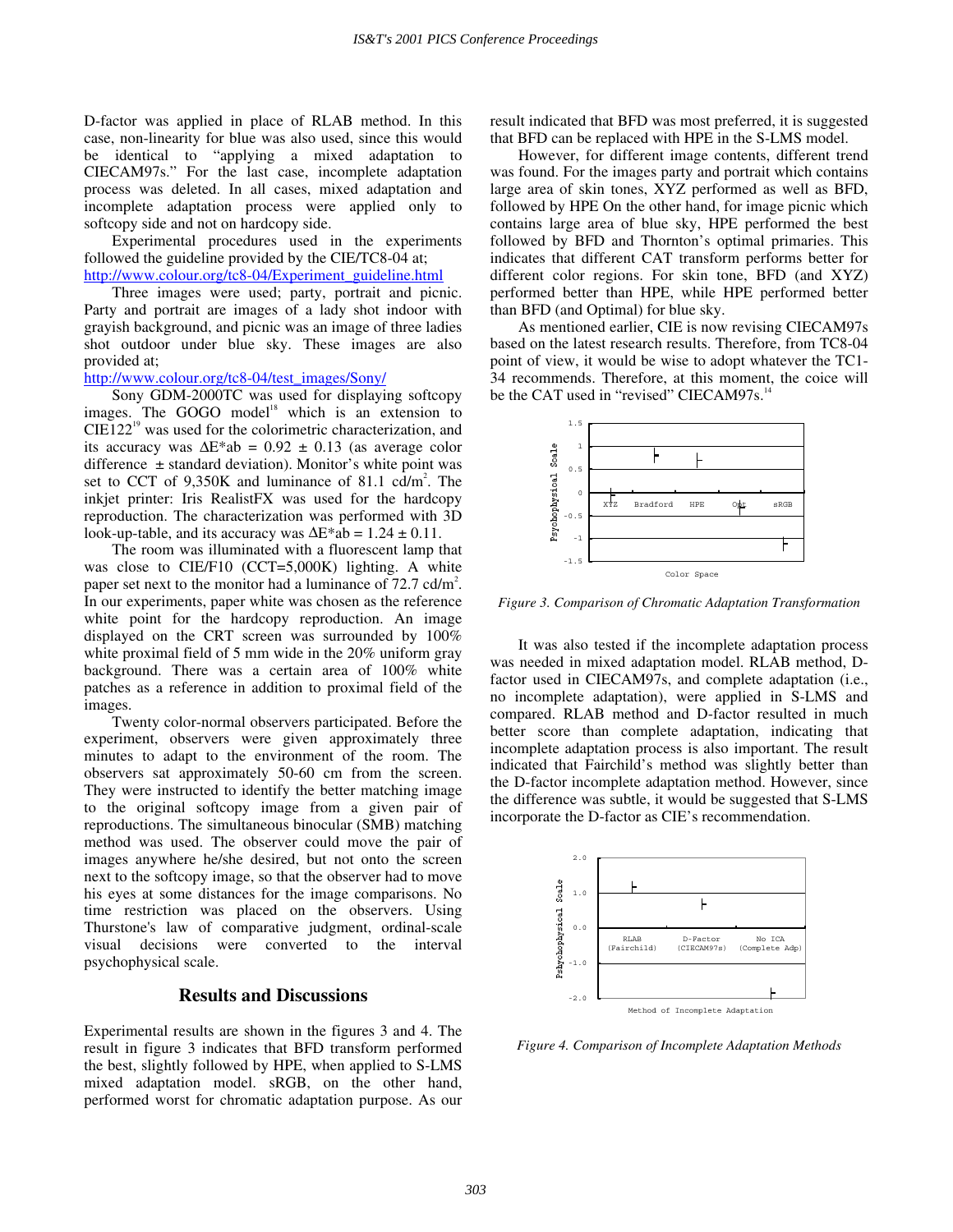#### **Revised S-LMS Model (2001)**

With these results, revised model for S-LMS is proposed. First, the CAT matrix described in CIE's proposed revision for CIECAM97s is used for chromatic adaptation transform.

$$
\begin{bmatrix} L \\ M \\ S \end{bmatrix} = \begin{bmatrix} 0.8562 & 0.3372 & -0.1934 \\ -0.8360 & 1.8324 & 0.0033 \\ 0.0357 & -0.0469 & 1.0112 \end{bmatrix} \begin{bmatrix} X \\ Y \\ Z \end{bmatrix}
$$
(17)

Then, for the incomplete adaptation, D-factor is used. However, to apply mixed adaptation after this process, equations below are used which is mathematical identical to the CIE's proposal for incomplete adaptation.

$$
L_{n(CRT)} = L_{n(CRT)} / d_L
$$
  
\n
$$
M_{n(CRT)} = M_{n(CRT)} / d_M
$$
\n(18)  
\n
$$
S_{n(CRT)}' = S_{n(CRT)} / d_S
$$
  
\n
$$
d_L = D + L_{n(CRT)} (1 - D)
$$
  
\n
$$
d_M = D + M_{n(CRT)} (1 - D)
$$
  
\n
$$
d_S = D + S_{n(CRT)} / (1 - D)
$$
\n(19)  
\n
$$
D = F \cdot \{1 - 1 / [1 + 2(Y_A^{1/4}) + (Y_A^2) / 300]\}
$$

After the incomplete adaptation, mixed adaptation is applied, which is identical to equation (5).

$$
L_{n(CRT)}^{n} = R_{adp} \cdot \left(\frac{Y_{n(CRT)}^{'}P_{adp}}{Y_{adp}}\right)^{1/3} \cdot L_{n(CRT)} + (1 - R_{adp}) \cdot \left(\frac{Y_{(Ambient)}}{Y_{adp}}\right)^{1/3} \cdot L_{(Ambient)}
$$
  
\n
$$
M_{n(CRT)}^{n} = R_{adp} \cdot \left(\frac{Y_{n(CRT)}^{'}P_{adp}}{Y_{adp}}\right)^{1/3} \cdot M_{n(CRT)}^{'} + (1 - R_{adp}) \cdot \left(\frac{Y_{(Ambient)}}{Y_{adp}}\right)^{1/3} \cdot M_{(Ambient)}
$$
  
\n
$$
S_{n(CRT)}^{n} = R_{adp} \cdot \left(\frac{Y_{n(CRT)}^{'}P_{adp}}{Y_{adp}}\right)^{1/3} \cdot S_{n(CRT)}^{'} + (1 - R_{adp}) \cdot \left(\frac{Y_{(Ambient)}}{Y_{adp}}\right)^{1/3} \cdot S_{(Ambient)}
$$
  
\nwhere  $Y_{adp} = \left\{R_{adp} \cdot Y_{n(CRT)}^{1/3} + (1 - R_{adp}) \cdot Y_{(Ambient)}^{1/3}\right\}$ 

Finally, the viewing-condition independent index: S-LMS can be expressed as below.

$$
L_{S} = L_{(CRT)} / L_{n(CRT)}^{n}
$$
  
\n
$$
M_{S} = M_{(CRT)} / M_{n(CRT)}^{n}
$$
  
\n
$$
S_{S} = S_{(CRT)} / S_{n(CRT)}^{n}
$$
\n(19)

As in S-LMS model, incomplete adaptation and mixed adaptation only applies to the softcopy images. Simple von Kries Model is applied to the hardcopy images.

This model is now fully compatible with revised CIECAM97s, since it is simply incorporating mixed adaptation to the CIECAM97s when the softcopy and hardcopy images are simultaneously compared.

# **Conclusion**

The chromatic adaptation methods were compared in S-LMS mixed adaptation model. Experimental results indicated that BFD transform performed best, slightly followed by HPE transformation, when applied to S-LMS. It was also tested if the incomplete adaptation process was needed in mixed adaptation model. RLAB method, D-factor used in CIECAM97s, and complete adaptation, were compared in S-LMS. RLAB method and D-factor resulted in much better score than complete adaptation, indicating that incomplete adaptation process is also important.

 According the results, revised model for the S-LMS, which is fully compatible with the revised CIECAM97s model, is proposed. This is identical to incorporating mixed adaptation to the "revised" CIECAM97s.

#### **References**

- 1. N. Katoh, et al., "Effect of ambient light on color appearance of softcopy images: mixed chromatic adaptation for selfluminous displays," J. Elec. Imaging 7, 794-806 (1998)
- 2. D. H. Brainard, K. Ishigami, "Factors Influencing the Appearance of CRT Colors," Proc. IS&T/SID Color Imaging Conf. 3, 62-66 (1995)
- 3. K. H. Choh, et al, " Effects of Ambient Illumination on the Appearance of CRT Colors," Proc. IS&T/SID Color Imaging Conf. 4, 224-226 (1996)
- 4. P. Oskoui, E. Pirotta, " Determination of Adapted White Points for Various Viewing Environments," Proc. IS&T/SID Color Imaging Conf. 7, 101-105 (1999)
- 5. N. Katoh, "Practical method for appearance match between soft copy and hard copy," SPIE 2170, 170-181 (1994)
- 6. R. S. Berns, K. H. Choh, "Cathode-ray-tube to reflectionprint matching under mixed chromatic adaptation using RLAB," J. Elec. Imaging 4, 347-359 (1995)
- 7. Y. Shiraiwa, et al., "Color appearance matching in hard-copy and soft-copy images in different office environments," SPIE 3300, 148-158 (1998)
- 8. S. A. Henley, M. D. Fairchild, "Quantifying Mixed Adaptation in Cross-Media Color Reproduction," Proc. Color Imaging Conf. 8, (2000)
- 9. R. W. G. Hunt, "Revised Colour-Appearance Model for Related and Unrelated Colours," Color Res. Appl. 16, 146- 165 (1991).
- 10. Y. Nayatani, et al., "Color Appearance Model and Chromatic-Adaptation Transform," Color Res. Appl. 15, 210-221 (1990)
- 11. M. D. Fairchild, R. S. Berns, "Image Color-Appearance Specification Through Extension of CIELAB," Color Res. Appl. 18, 178-190 (1993)
- 12. M. R. Luo, et al., "The LLAB (l:c) Colour Model," Color Res. Appl. 21, 412-429 (1996)
- 13. CIE 131-1998, The CIE 1997 Interim Colour Appearance Model (Simple Version), CIECAM97s (1998)
- 14. CIE TC1-34 Technical Report, "A Revision of CIECAM97s for Practical Applications," (posted Dec.21, 2000) http://www.cis.rit.edu/fairchild/PDFs/CIECAM97sRev.pdf